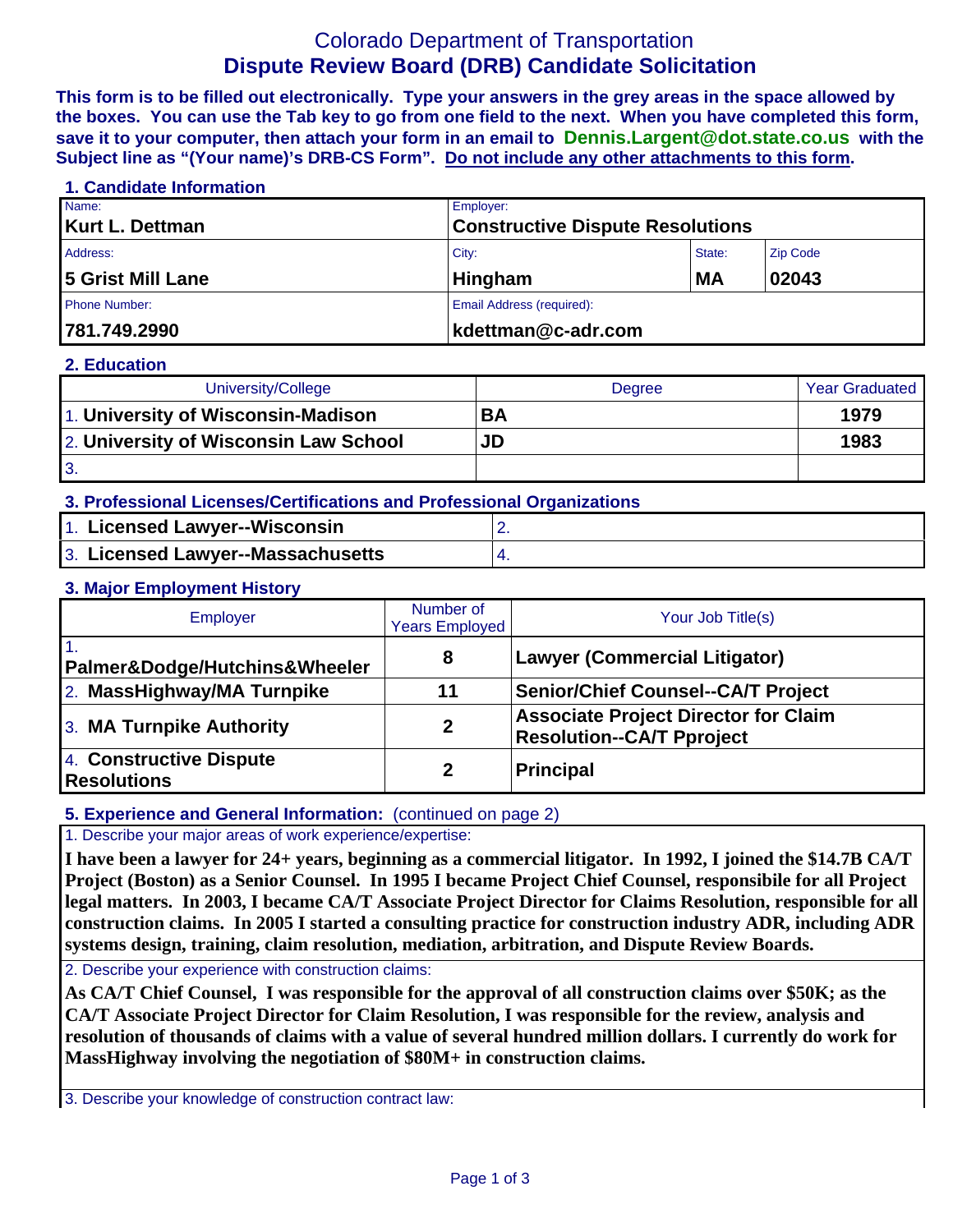**As Chief Counsel of the CA/T Project, I was responsible for all legal issues on the Project, including claims involving construction contract law. I have worked for many years with construction contract documents on a variety of construction projects, including drafting, reviewing, analyzing and interpreting construction contracts and contract documents, and analyzing construction law claims and legal theories.**

4. Describe your experience with construction contract administration:

**As the CA/T Associate Project Director I was responsible for leading a team of over 100 people (claims administrators, schedule analysts, claims analysts, cost engineers, auditors and technical experts) in the resolution of thousands of claims with a value of several hundred million dollars. In this role I was responsible for management of the Claims and Changes Department, including budgeting, supervision and administration of all claims support and analysis for the construction field offices and the central office.** 

5. Describe your construction field experience:

**See Item 4 above. The types of construction contracts on which I have handled claims include:** 

- **1. Heavy Highway**
- **2. Tunneling**
- **3. Vertical (Vent Buildings)**
- **4. Bridge/Viaduct**

**5. Systemwide (Integrated Project Controls System, Vent Fans, Electrical Systems, Tunnel Finishes)** 

6. Describe your DRB (or arbitration) training, certification, and experience:

**I have the following relevant training and qualifications: Dispute Resolution Board Foundation (DRBF) training for DRB Chairperson/Member; Caltrans training for DRBs and Dispute Resolution Advisors (single person DRBs); training for and membership on the Construction Arbitration Panels of American Arbitration Association, American Dispute Resolution Center, and Construction Dispute Resolution Services, LLC; and training for and membership on the Arbitration Panel of National Arbitration Forum, Chartered Institute of Arbitrators, and Financial Industry Regulatory Authority. I supervised matters before and interacted with the 47 DRBs on the CA/T Project. I am currently serving on Ohio DOT projects: DRB Chairperson on two \$45M+ bridge projects and DRB Member on a \$120M+ highway project. I have written articles about DRB practice for the DRBF Forum and I conduct DRB training.** 

7. Describe your employment/retirement status and availability to serve on a DRB and geographical area:

**I have my own consulting practice, am not retired, and am willing to serve on CDOT DRBs and travel as needed under the CDOT reimbursement guidelines.**

DRB members are compensated as per Section 105.22 of the CDOT Specifications.

### **6. List Two References For Your Experience With Construction Claims**

| Name              | Title          | Organization                                    | <b>Phone Number</b> | <b>Email Address</b> |
|-------------------|----------------|-------------------------------------------------|---------------------|----------------------|
| <b>Joel Lewin</b> | <b>Partner</b> | Hinkley Allen & 617.345.9000 lilewing<br>Snyder |                     | jlewin@haslaw.com    |